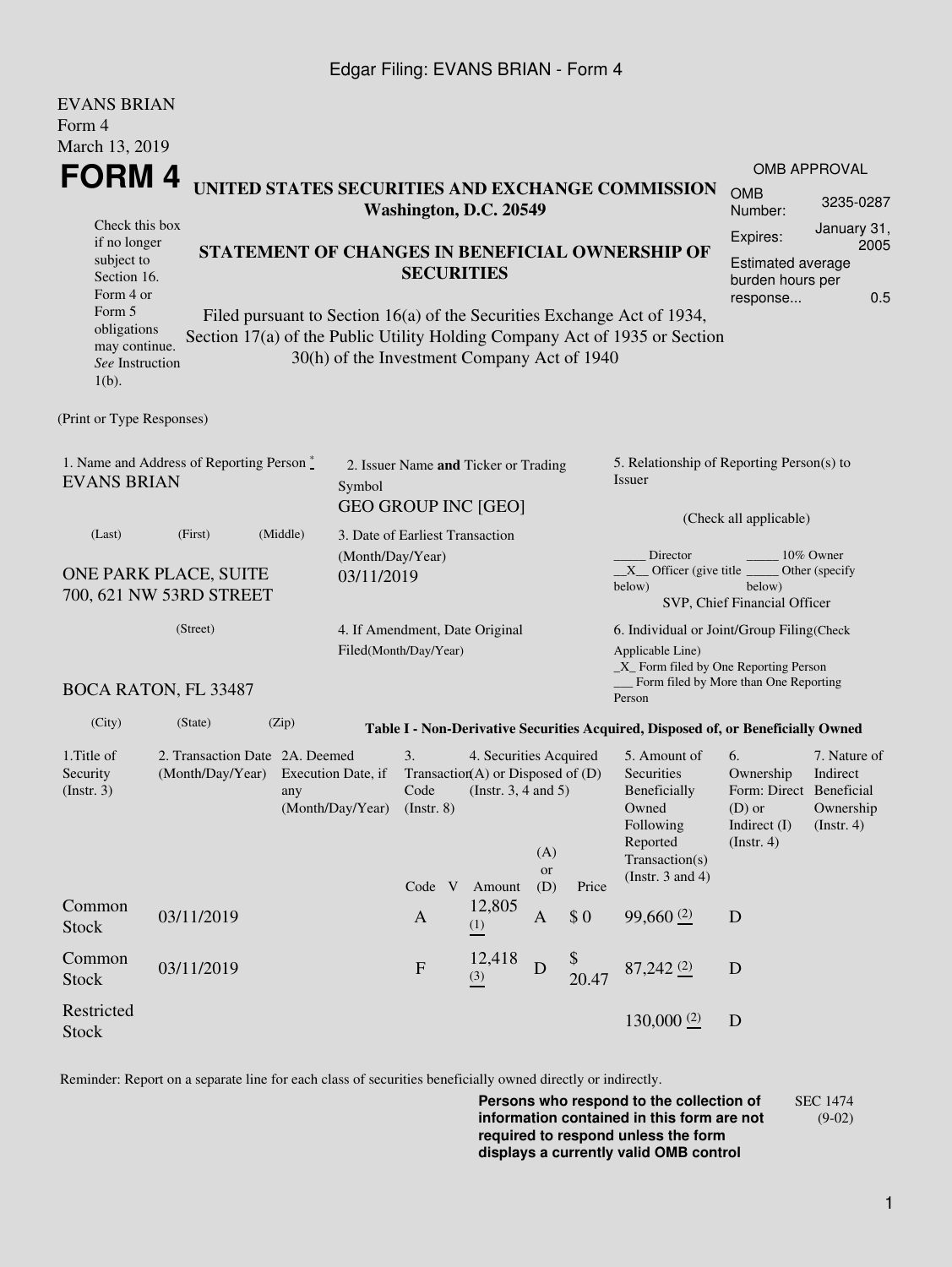### Edgar Filing: EVANS BRIAN - Form 4

#### **number.**

#### **Table II - Derivative Securities Acquired, Disposed of, or Beneficially Owned (***e.g.***, puts, calls, warrants, options, convertible securities)**

| 1. Title of<br>Derivative    | 2.<br>Conversion                                  | 3. Transaction Date 3A. Deemed |                                               | 4.<br>TransactionNumber | 5.                                                                                                                 | 6. Date Exercisable and                    |                    | 7. Title and Amount of                                |                                            | 8. Pri<br>Deriv    |
|------------------------------|---------------------------------------------------|--------------------------------|-----------------------------------------------|-------------------------|--------------------------------------------------------------------------------------------------------------------|--------------------------------------------|--------------------|-------------------------------------------------------|--------------------------------------------|--------------------|
| Security<br>$($ Instr. 3 $)$ | or Exercise<br>Price of<br>Derivative<br>Security | (Month/Day/Year)               | Execution Date, if<br>any<br>(Month/Day/Year) | Code<br>$($ Instr. $8)$ | of<br>Derivative<br>Securities<br>Acquired<br>$(A)$ or<br>Disposed<br>of $(D)$<br>$($ Instr. 3,<br>$4$ , and $5$ ) | <b>Expiration Date</b><br>(Month/Day/Year) |                    | <b>Underlying Securities</b><br>(Instr. $3$ and $4$ ) |                                            | Secur<br>$($ Instr |
|                              |                                                   |                                |                                               | Code V                  | $(A)$ $(D)$                                                                                                        | Date<br>Exercisable                        | Expiration<br>Date | Title                                                 | Amount<br><b>or</b><br>Number<br>of Shares |                    |
| <b>Stock</b><br>Options      | \$12.15                                           |                                |                                               |                         |                                                                                                                    | 10/28/2013                                 | 10/28/2019         | Common<br>Stock                                       | 3,468                                      |                    |
| <b>Stock</b><br>Options      | \$14.19                                           |                                |                                               |                         |                                                                                                                    | 03/01/2015                                 | 03/01/2021         | Common<br>Stock                                       | 10,404                                     |                    |

# **Reporting Owners**

| <b>Reporting Owner Name / Address</b>                                                                | <b>Relationships</b> |              |                              |       |  |  |  |  |
|------------------------------------------------------------------------------------------------------|----------------------|--------------|------------------------------|-------|--|--|--|--|
|                                                                                                      | Director             | $10\%$ Owner | Officer                      | Other |  |  |  |  |
| <b>EVANS BRIAN</b><br>ONE PARK PLACE, SUITE 700<br>621 NW 53RD STREET<br><b>BOCA RATON, FL 33487</b> |                      |              | SVP, Chief Financial Officer |       |  |  |  |  |
| <b>Signatures</b>                                                                                    |                      |              |                              |       |  |  |  |  |
| /s/Joe Negron, as Attorney-in-Fact for Brian R.<br>Evans                                             |                      |              | 03/13/2019                   |       |  |  |  |  |
| **Signature of Reporting Person                                                                      |                      |              | Date                         |       |  |  |  |  |

# **Explanation of Responses:**

- **\*** If the form is filed by more than one reporting person, *see* Instruction 4(b)(v).
- **\*\*** Intentional misstatements or omissions of facts constitute Federal Criminal Violations. *See* 18 U.S.C. 1001 and 15 U.S.C. 78ff(a).

**(1)** This amount of shares reflects an increase to the vested restricted stock granted on March 10, 2016 based upon the achievement of the performance-based metrics for the performance period from January 1, 2016 to December 31, 2018. This resulted in a payout of an aggregate of 31,555 shares of Common Stock.

- **(2)** This number has been adjusted to reflect the March 11, 2019 vesting of 18,750 shares of restricted stock.
- **(3)** This number reflects an aggregate of 12,418 shares of Common Stock that were surrendered in order to satisfy the reporting person's tax withholding obligation upon the vesting of restricted stock.

Note: File three copies of this Form, one of which must be manually signed. If space is insufficient, *see* Instruction 6 for procedure.